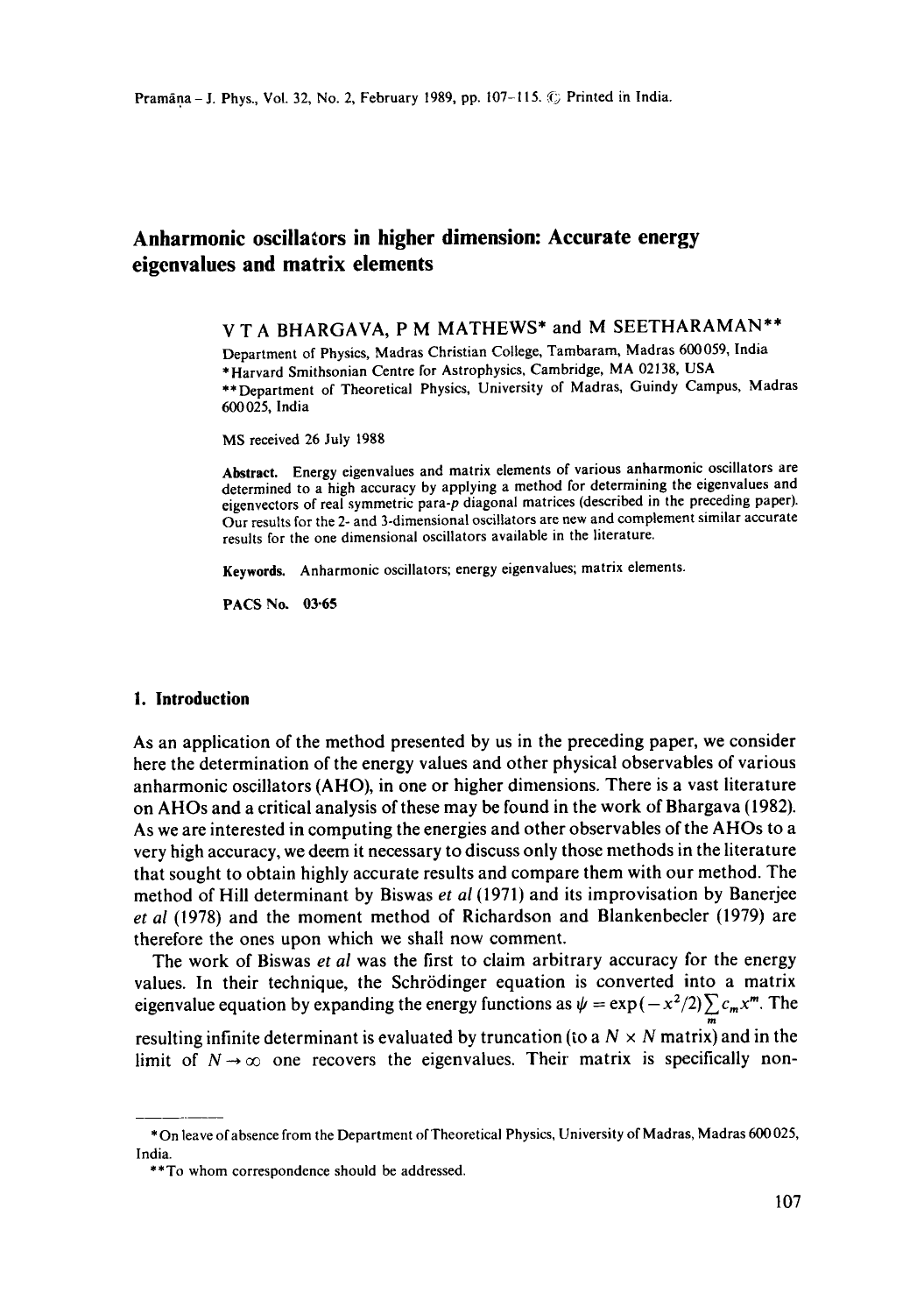symmetrical and therefore the appearance of spurious complex or unphysical energy eigenvalues at the intermediate stages of the calculation could not be ruled out. Also, the dimension of the matrix needed to yield a particular energy level is very much larger compared to the level number itself. In contrast, our method is based on symmetric matrices and hence at no stage do complex values ever appear. The dimension of the matrix needed is also much less than the level number. Typically, in our case a matrix dimension of about 25 is enough to secure a 15-figure accuracy to all low-lying levels and this dimension increases to about 140 for the 500th level for the same accuracy. The method of Banerjee *et al* is a significant improvement over the method of Biswas *et al*  but our above remarks hold for this method as well. Both Biswas *et al* and Banerjee *et al* deal extensively with the one-dimensional oscillators. In contrast, we focus on higher dimensions. Regarding the method of Richardson and Blankenbecler, one computes energies by starting with asymptotic expressions for the diagonal moments of  $x^N$  with large N and uses, the hypervirial theorem to compute  $x^N$  for lower N's down to zero. The lowermost moment is related to the energy in a simple manner. This is essentially a trial and error method. To get the various energy levels one has to make a suitable guess for the  $\langle x^N \rangle$  for large N in any particular eigenstate. For instance, one has to start with  $N = 10<sup>4</sup>$  to get a 9-figure accuracy of the lowest level for a quartic oscillator. Further, the method was typically designed for a one-dimensional problem and its extension to higher dimensions and the resulting efficiency are not fully investigated. In contrast, our method is applicable to any AHO in higher dimensions as well.

We shall illustrate our method by computing the eigenvalues and matrix elements for the Hamiltonian

$$
H = \mathbf{p}^2 / 2m + \frac{1}{2} m w^2 r^2 + \lambda r^4 \tag{1}
$$

in I, 2 or 3 dimensions. Since the analysis is similar, only results for the case

$$
H = p^2/2m + \frac{1}{2}mv^2r^2 + \lambda r^6
$$

will be given at the end.

# **2. Basis, matrix elements and the approximate energy level formula**

We wish to determine the energy levels and matrix elements of  $H$  in (1). Let  $E_{k,i}$  be the energy eigenvalue of the kth level with an orbital angular momentum *l*. Since *l* is a good quantum number, H has non-vanishing matrix elements only between states of the same *l*. To choose a basis set of states for this kth level, we rewrite the Hamiltnonian as

$$
H = \mathbf{p}^2/2m + \frac{1}{2}m\omega_0^2r^2 + \frac{1}{2}m(\omega^2 - \omega_0^2)r^2 + \lambda r^4.
$$
 (2)

The 'renormalized' frequency  $w_0$  is so chosen that the expectation value of H in the kth state of the harmonic oscillator with frequency  $w_0$  provides a good approximation to *Ek. t.* In an earlier paper, we have discussed how this must be done (Mathews *et al*  (1981a, b)). To recall, define

$$
v = w/w_0 \quad \text{and} \quad \rho^2 = 2\lambda \hbar / m^2 w^3 \tag{3a}
$$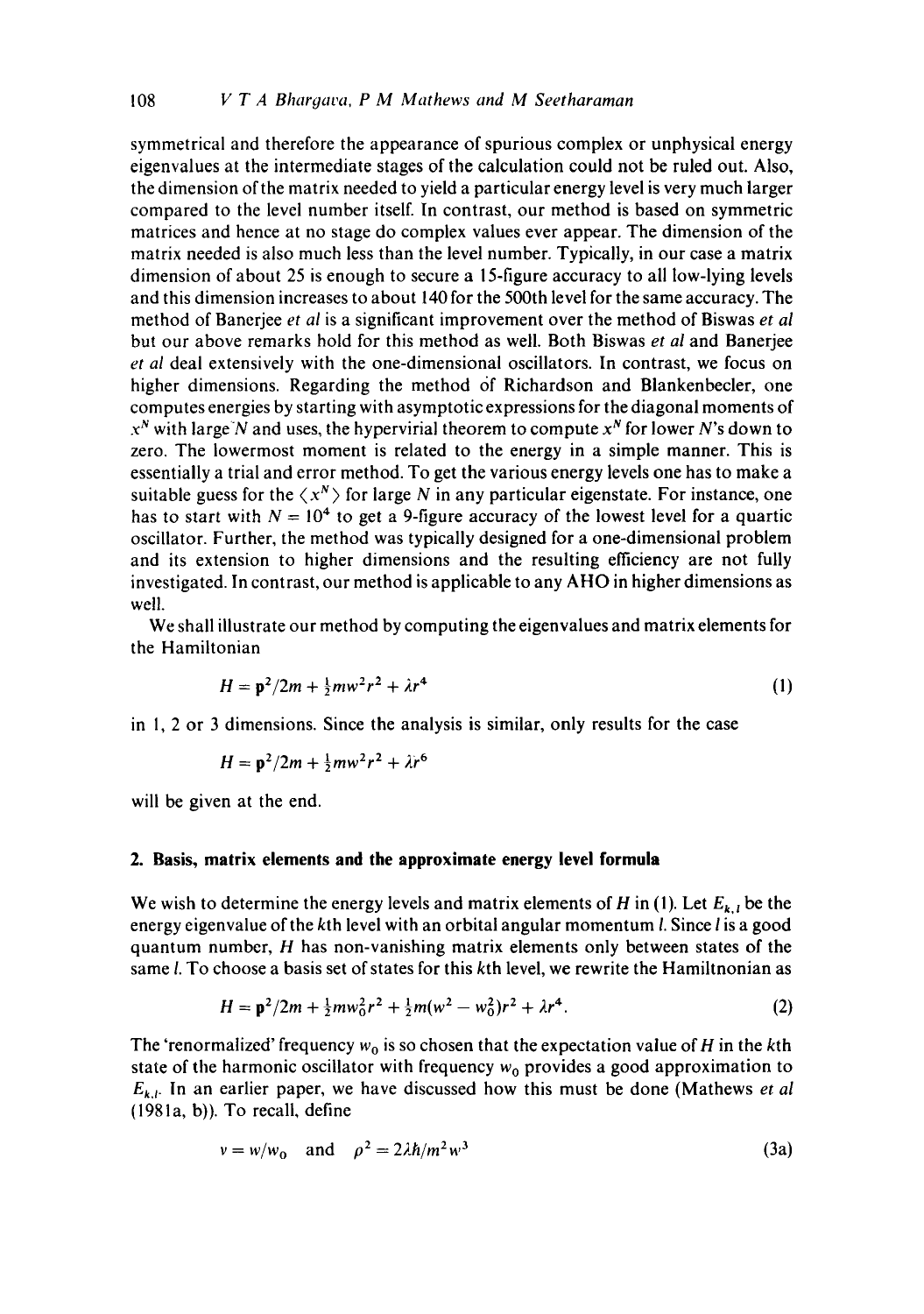and choose  $\nu$  to be the root between 0 and 1 of the equation

$$
(2k+d)\rho^2v^3 = (1-v^2)\left[1+(a-1)(1-v^2)+bv^2+\frac{c+el(l+d-2)}{\left(k+\frac{d}{2}\right)^2}\right],
$$
 (3b)

where d is the dimension of the space  $(d = 1, 2, 3)$ . The constants a, b, c and e are independent of d and their values are  $a = 0.895$  647 259  $b = -0.125$  020  $c = -0.85$  $e = -0.1$ . The expectation value of H in the kth state  $|k, l\rangle$  of the harmonic oscillator with  $w_0$  determined from the above is given by

$$
H_{kl,kl} = \langle kl|H|kl\rangle = \frac{1}{2}(1+v^2)\left(k+\frac{d}{2}\right)
$$
  
 
$$
+\frac{1}{8}\rho^2v^3\{6k(k+d)-2l(l+d-2)+d(d+2)\}.
$$
 (4)

The expectation value of H given in  $(4)$  then provides a good approximation to the kth energy level of (1). In the basis of harmonic oscillator states with frequency  $w_0$ , the non-vanishing elements of  $H$  are given by

$$
H_{nl,nl} = \left[\frac{1}{2}(1+v^2)\left(n+\frac{d}{2}\right)+\frac{1}{8}\rho^2v^3(6n(n+d) -2l(l+d-2)+d(d+2))\right],
$$
\n(5a)

$$
H_{nl,n+2l} = H_{n+2l,nl} = \left[ -\frac{1}{4}(1 - v^2) + \frac{1}{2}\rho^2 v^3 \left( n + \frac{d}{2} + 1 \right) \right]
$$
  
 
$$
\times \left[ (n - l + 2) \cdot (n + l + d) \right]^{\frac{1}{2}},
$$
 (5b)

$$
H_{nl,n+4l} = H_{n+4l,nl} = \frac{1}{8} \rho^2 v^3 [(n-l+2)(n-l+4) + (n+l+d)(n+l+d+2)]^{\frac{1}{2}},
$$
\n(5c)

in  $hw_0$  units. The formula (4) will be the starting approximation for applying our method described in the preceding paper (Bhargava *et a11989)* to determine the energy levels quite accurately. We observe at the outset that the angular momentum and parity are good quantum numbers and therefore the Hamiltonian matrix can be separated into a direct sum of submatrices  $H^{(l)}$  pertaining to a particular l and parity. Because the diagonal element associated with the quantum number  $k$  of the Hamiltonian  $H<sup>t</sup>$  in the representation chosen by us is very close to the corresponding eigenvalue, the matrix  $H^{i} = (H^{i} - H_{kl,kl}I)$  will have a very small value for its eigenvalue labelled by this particular k. Let this eigenvalue be  $\varepsilon_{kl}$ . Then, by definition,

$$
E_{kl} = H_{kl,kl} + \varepsilon_{kl}.\tag{6}
$$

Our task therefore is to determine that the eigenvalue  $\varepsilon$  of  $H^l$  which is very close to zero.

The matrix  $H^i$  is symmetric and para-2-diagonal and by construction the kth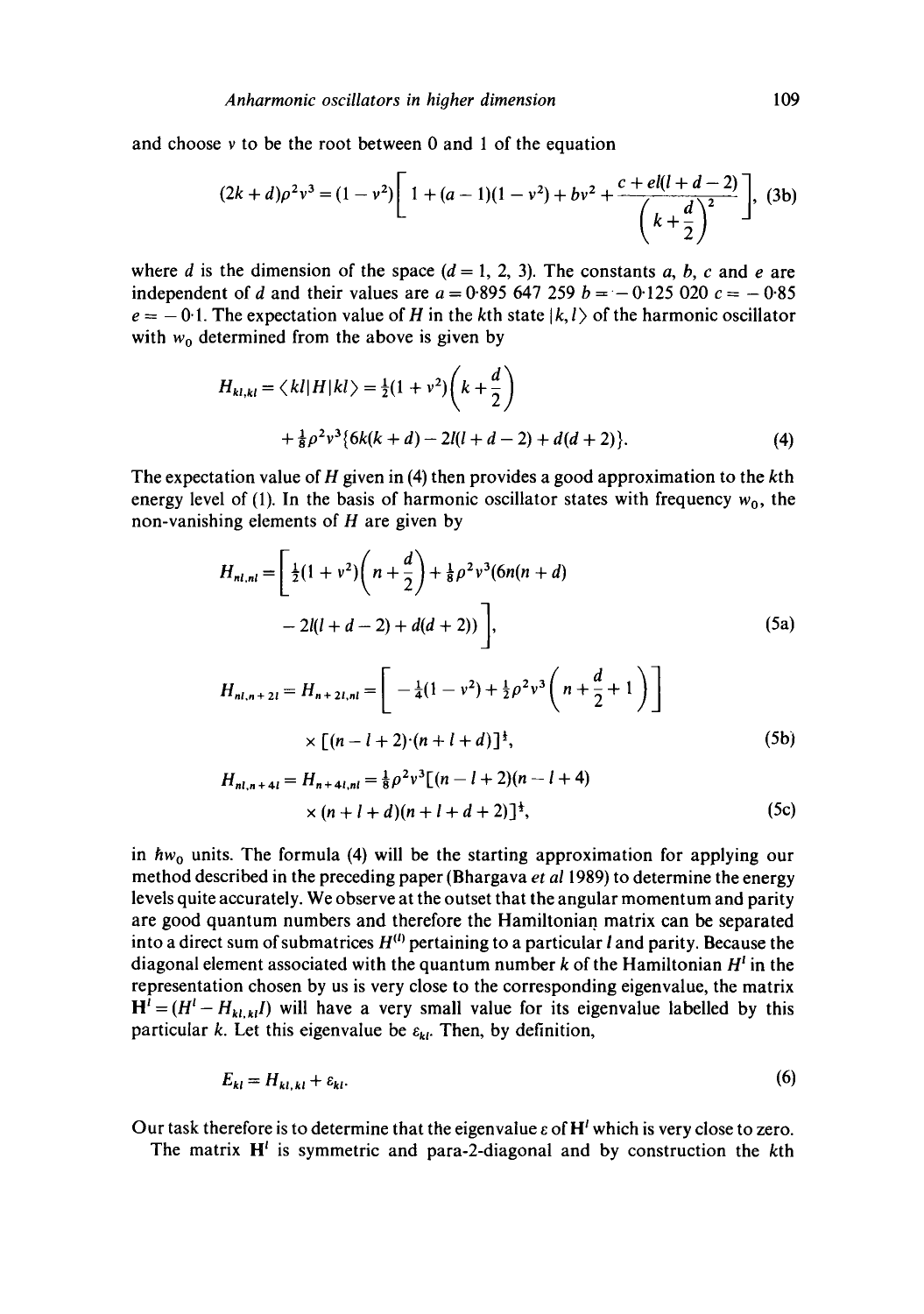diagonal element of this is zero. Therefore  $H<sup>t</sup>$  can be put in the partitioned form

$$
\mathbf{H}^{l} = \begin{pmatrix} A & x & B \\ \tilde{x} & 0 & \tilde{y} \\ \tilde{B} & y & C \end{pmatrix}
$$

which we have dealt with in the preceding paper. More explicitly,

$$
\mathbf{H}^{i} = \begin{pmatrix}\nP_3 & U_2 & & & & \\
\cdot & P_3 & U_2 & U_1 & & & \\
& \tilde{U}_1 & P_1 & x_u & \beta & & \\
& & \tilde{x}u & 0 & \tilde{y}_u & \\
& & & \tilde{\beta} & y_u & Q'_1 & \tilde{U}'_1 \\
& & & & & U'_1 & Q'_2 & \tilde{U}'_2 \\
& & & & & & U'_2 & Q'_3\n\end{pmatrix} (7)
$$

 $\ddot{\phantom{a}}$ 

where the  $P_i$ ,  $Q'_i$ ,  $U_i$ ,  $U'_i$ ,  $\beta$  are all  $2 \times 2$  blocks and  $x_u$  and  $y_u$  are  $2 \times 1$  columns. All elements outside these blocks are zero. We observe that the labels of adjacent rows or columns of the matrix differ by 2. By a relabelling, this can be made l as follows:

Let us define for even  $n$ 

$$
n = 2r - 2, \quad (r = 1, 2, 3, ...)
$$
  

$$
k = 2s - 2, \quad (s = some fixed positive integer).
$$

With this correspondence between  $n$  and  $r$ , we replace

$$
H_{nn}^{l} \rightarrow q_{r},
$$
  
\n
$$
H_{nn+2}^{l} \rightarrow l_{r},
$$
  
\n
$$
H_{nn+4}^{l} \rightarrow p_{r}
$$

and the explicit expressions for the  $q'_s$ , is and p's are follows:

$$
q_r = (r - s) \left[ (1 + v^2) + 3\rho^2 v^3 \left( r + s + \frac{d}{2} - 2 \right) \right],
$$
 (8a)

$$
l_r = \left[ -\frac{1}{2}(1 - v^2) + 2\rho^2 v^3 \left( r + \frac{d}{4} - \frac{1}{2} \right) \right]
$$
  
×  $\left[ (r - l/2)(r + l/2 + d/2 - 1) \right]^{\frac{1}{2}}$ , (8b)

$$
p_r = \frac{1}{2}\rho^2 v^3 [(r - l/2)(r - l/2 + 1)(r + l/2 + d/2 - 1)(r + l/2 + d/2)]^{\frac{1}{2}}
$$
 (8c)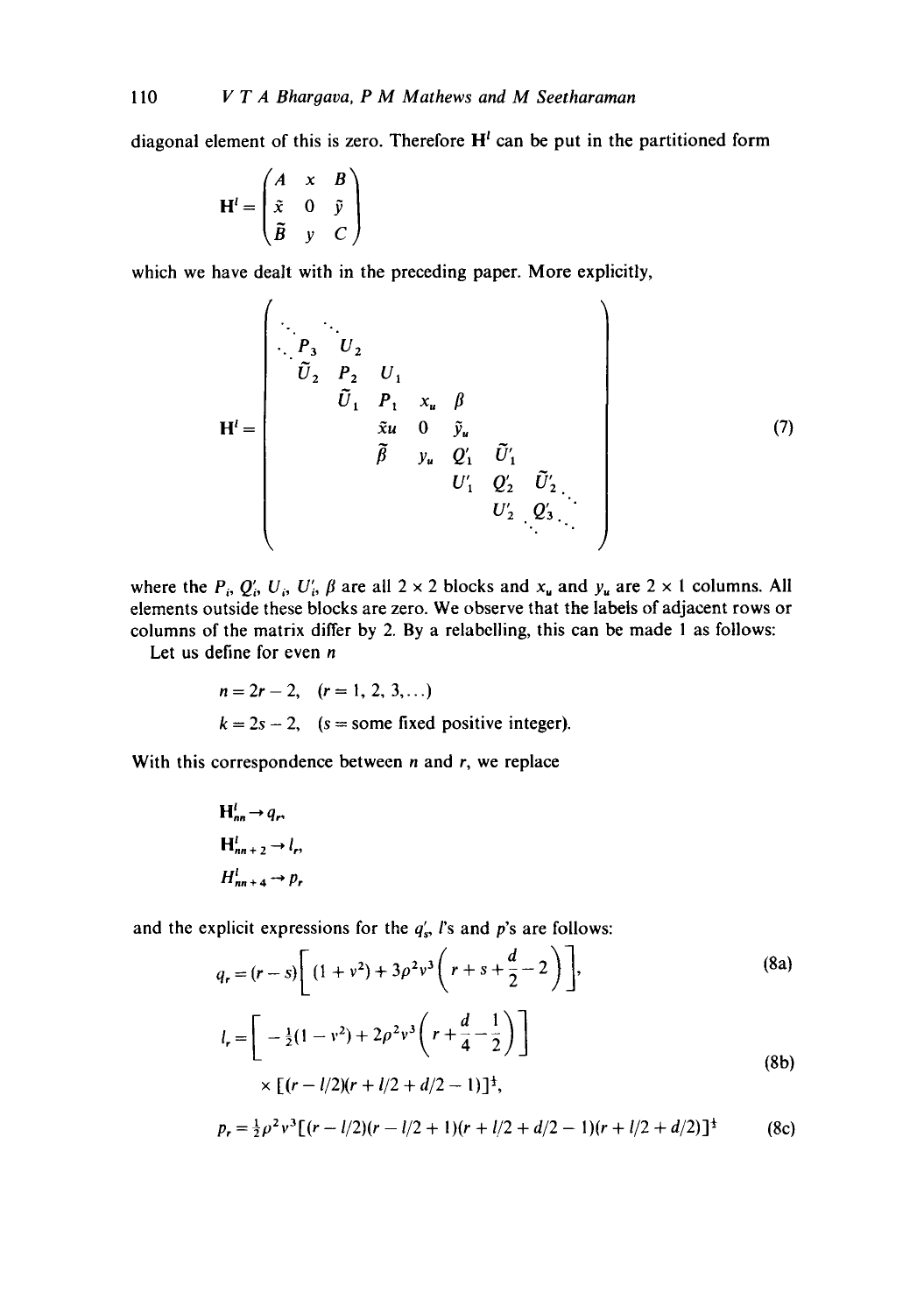in units of hw<sub>0</sub>. (For the odd-parity levels, similar change of indices can be made).

In the notation of the preceding paper, the various blocks in the partitioned form of  $H<sup>l</sup>$  may now be written in terms of q, l and p.

$$
x_u = \begin{pmatrix} p_{s-2} \\ l_{s-1} \end{pmatrix}; \quad y_u = \begin{pmatrix} l_s \\ p_s \end{pmatrix}; \quad \beta = \begin{pmatrix} 0 & 0 \\ p_{s-1} & 0 \end{pmatrix}, \tag{9}
$$

$$
P_i = \begin{pmatrix} q_{s-2i} & l_{s-2i} \\ l_{s-2i} & q_{s-2i+1} \end{pmatrix},
$$
 (10)

$$
U_i = \begin{pmatrix} p_{s-2i-2} & 0 \\ l_{s-2i-1} & p_{s-2i-1} \end{pmatrix},
$$
 (11)

$$
Q'_{i} = \begin{pmatrix} q_{s+2i-1} & l_{s+2i-1} \\ l_{s+2i-1} & q_{s+2i} \end{pmatrix},
$$
 (12)

$$
U'_{i} = \begin{pmatrix} p_{s+2i-1} & l_{s+2i} \\ 0 & p_{s+2i} \end{pmatrix}.
$$
 (13)

#### **3. Computation of**  $\varepsilon_{kl}$

The remaining task is to compute  $\varepsilon_{kl}$ , the eigenvalue close to zero of the matrix H<sup>t</sup>. It will be recalled—see (6)—that this is the residual to be added to  $H_{klk}$  in order to obtain the energy eigenvalue  $E_{kl}$ . This is done by applying the theory of § 2 of our previous paper to the matrix  $H^i$  of (7) but  $H^i$ , which is an infinite dimensional matrix, must first be truncated. Suppose we truncate  $H^l$  in such a way that the block at the top left hand corner is  $P_L$ , and the last one at the bottom right hand corner is  $Q'_L$ , i.e., 2L rows above (and columns to the left of) the 'central' element are retained as well as 2L' rows below (and columns to the right of) the central element. As  $L$  and  $L'$  are both increased the eigenvalues of the truncated matrix would approach those of the full matrix  $H<sup>1</sup>$ .

For the truncated matrix we have to set up and solve the equation  $(\S 2 \text{ of previous})$ paper)

$$
\varepsilon = f(\varepsilon),\tag{14a}
$$

where

$$
f(\varepsilon) = \tilde{x}_u [1 - \sigma(\varepsilon)\bar{\beta}]^{-1} [\sigma(\varepsilon)y_u - \phi(\varepsilon)x_u]
$$
  
+  $\tilde{y}_u [1 - \tilde{\sigma}(\varepsilon)\beta]^{-1} [\tilde{\sigma}(\varepsilon)x_u - \chi(\varepsilon)y_u]$  (14b)

with

$$
\sigma(\varepsilon) = \phi(\varepsilon)\beta\chi(\varepsilon) \tag{14c}
$$

 $\phi(\varepsilon)$  being the 2 x 2 block at the bottom right hand corner of  $(A - \varepsilon I)^{-1}$  and  $\chi(\varepsilon)$  the top left hand corner block  $(2 \times 2)$  of  $(C - \varepsilon I)^{-1}$ . The matrices  $(A - \varepsilon I)$  and  $(C - \varepsilon I)$  for the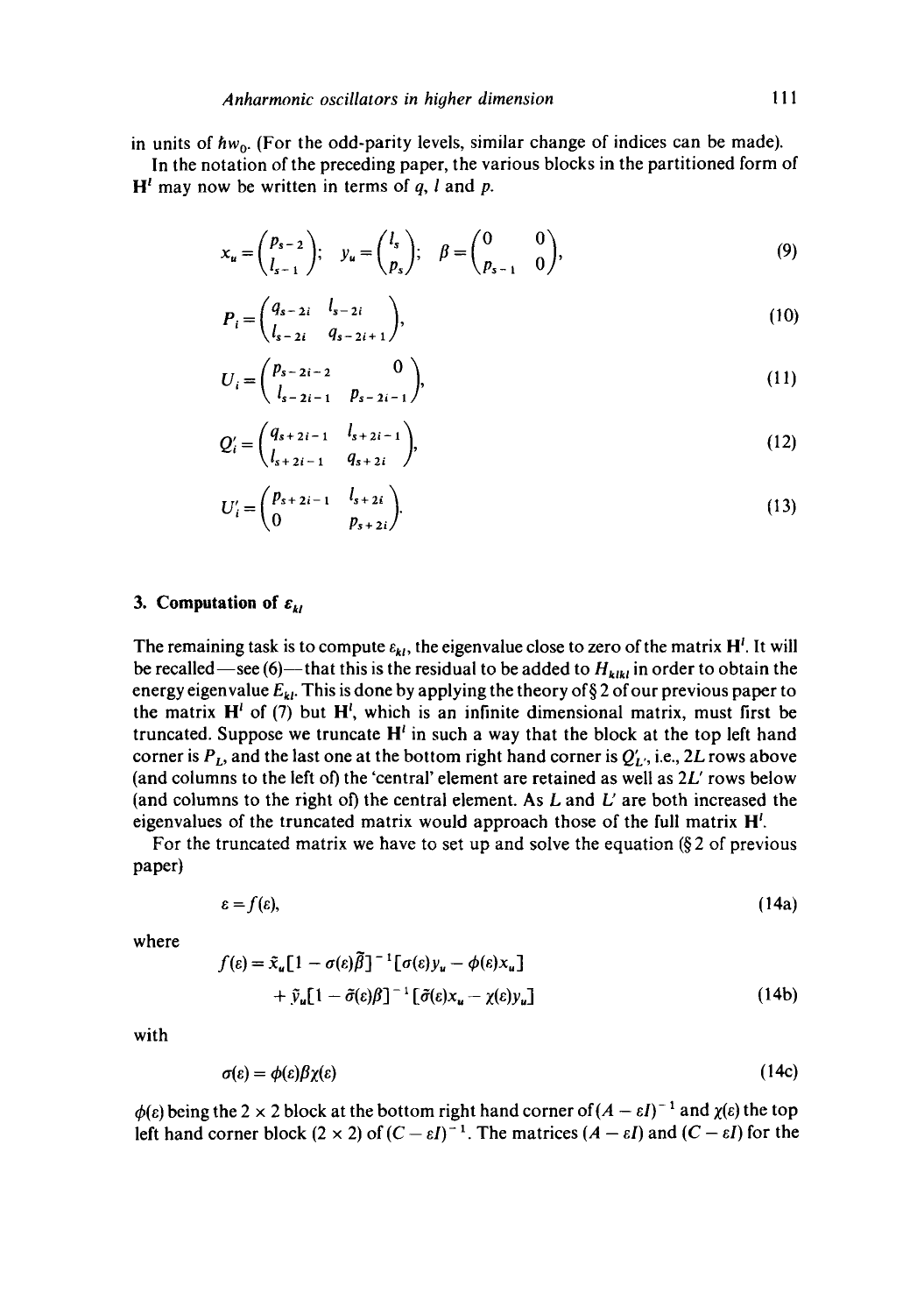current problem are

$$
(A - \varepsilon I) = \begin{pmatrix} T_L & U_{L-1} & & & & \\ \tilde{U}_{L-1} & T_{L-1} & \ddots & & & \\ & \ddots & \ddots & \ddots & \ddots & \ddots & \\ & & \ddots & \ddots & \ddots & \ddots & \\ & & & \tilde{U}_2 & T_2 & U_1 \\ & & & & \tilde{U}_1 & T_1 \end{pmatrix}
$$
 (15a)  
with (15b)

$$
T_i = P_i - \varepsilon I
$$

and

$$
(C - \varepsilon I) = \begin{pmatrix} R_1' & \tilde{U}_1' & & & \\ U_1' & R_2' & \tilde{U}_2' & & \\ & U_2' & \ddots & \ddots & \ddots & \\ & & \ddots & \ddots & \ddots & \\ & & & \ddots & \ddots & \\ & & & & & \ddots & \\ & & & & & & \ddots \end{pmatrix}
$$
 (16a)

with

$$
R_i' = Q_i' - \varepsilon I \tag{16b}
$$

 $x_{u}$ ,  $y_{u}$ ,  $\beta$ ,  $P_{i}$ ,  $U_{i}$ ,  $Q'_{i}$  and  $U'_{i}$  are defined in (9) to (11). To compute  $\phi(\varepsilon)$  for any particular  $\varepsilon$ we start with  $\phi_L = T_L^{-1}$  and use the recurrence relation  $\phi_i = (T_i - \tilde{U}_i \phi_{i+1} U_i)^{-1}$ repeatedly till we get  $\phi_1^-$  which is by definition  $\phi(\varepsilon)$ . Similarly, we compute  $\chi(\varepsilon) = \chi_1$  by starting with  $\chi_L = (R'_L)^{-1}$  and using the recurrence relation  $\chi_i = (R'_i - \tilde{U}'_i \chi'_{i+1} U_i)^{-1}$ Having determined both  $\phi$  and  $\chi$ , one is able to compute  $\sigma(\varepsilon)$  and finally  $f(\varepsilon)$ .

In our computation we have used the iterative Newton-Raphson process

$$
\varepsilon_{i+1} = \varepsilon_i - F(\varepsilon_i) / [F'(\varepsilon_i)], \qquad (17)
$$

where  $F(\varepsilon) \equiv \varepsilon - f(\varepsilon)$ . Actually instead of  $F'(\varepsilon)$ , the slope of the tangent at  $\varepsilon$ , the slope of a chord at  $\varepsilon_i$ , namely  $[F(\varepsilon_i + \delta_i) - F(\varepsilon_i)]/\delta_i$  was used with  $\delta_i$  chosen as a small fraction of  $(\varepsilon_i - \varepsilon_{i-1})$ . The starting value of  $\varepsilon$  was taken as  $\varepsilon_0 = 0$  (since the root we are seeking is the one near zero) and  $\delta_0$  was taken as about one thousandth of the level spacing at the energy level of interest. For large k, the dominant dependence of  $E_k$  on k is as  $(k + \frac{1}{2})^{4/3}$ , from which the level spacing  $\sim \partial E_k/\partial k$  comes out to be  $3E_k/4k \approx 3H_{kk}/4k$ . It was satisfactory to take  $\delta_0 = H_{kk}/1000k$  for all k except  $k = 0$ . (For  $k = 0$ , we have used  $k + 1$ instead of k in slope determination). The iteration was continued till  $(\varepsilon_{i+1} - \varepsilon_i)/\varepsilon_i$ became less than 10<sup>-15</sup>. The converged value, which is the eigenvalue  $\varepsilon_{kl}$  of H<sup>*i*</sup>, added to  $H_{kikl}$  then gave the eigenvalue  $E_{ki}$  sought. The value of  $H_{kikl}$  was itself calculated from (5a), the value of v occurring therein being obtained by the numerical solution of (3). Recalling that the matrix elements have been given in units of  $hw_0$ , one has to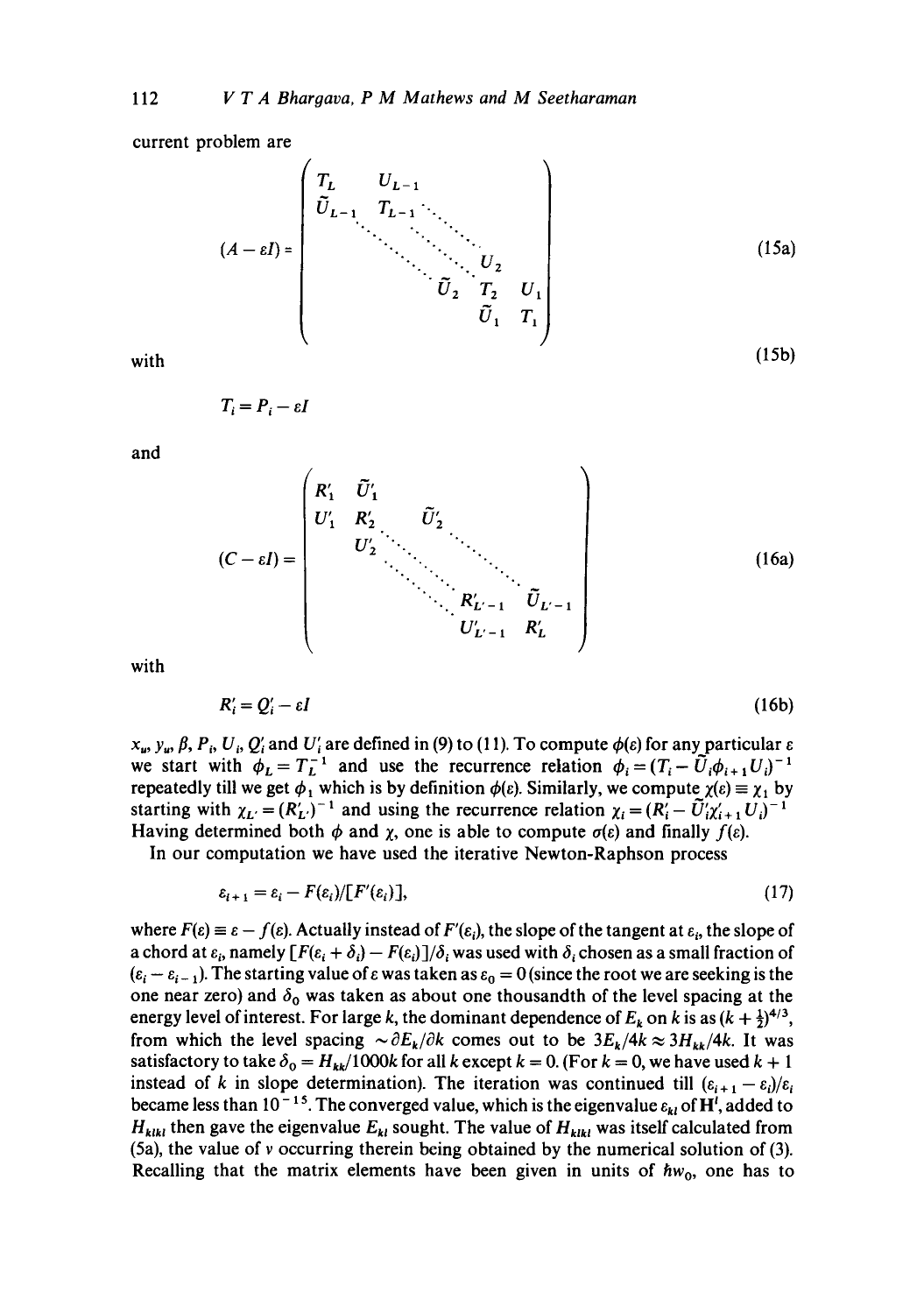multiply the number obtained for  $E_{kl}$  obtained as above (in  $\hbar w_0$  units) by  $1/v$  in order to convert to *hw* units. The tabulated results are all of course in units of *hw.* 

The computations were all done on the IBM 370 computer system at IIT, Madras. Tables 1 and 2 show the results obtained for the quartic AHOs in 2- and 3-dimensions for a typical value  $\rho^2 = 1$  (equivalent to  $\lambda_{\text{Banerjee}} = 2 \times \lambda_{\text{Montroll}} = 1$ ) of the degree of anharmonicity.

| k   | l              | $2E_{kl}$                |                 |
|-----|----------------|--------------------------|-----------------|
| 0   | 0              | 0.295 205 009 196 287    | $4\times10^{1}$ |
| 1   | $\mathbf{1}$   | 0.646 290 599 986 387    | $1 \times 10^1$ |
| 2   | 0              | 0.108 824 355 768 198    | $0 \times 10^2$ |
|     | 2              | 0.103 906 272 955 037    | $8 \times 10^2$ |
| 5   | 1              | 0.259 691 635 685 670    | $1 \times 10^2$ |
|     | 3              | 0.253 133 789 941 425    | $1 \times 10^2$ |
|     | 5              | 0.240 331 661 934 708    | $4 \times 10^2$ |
| 10  | 0              | 0.567 798 591 256 604    | $1 \times 10^2$ |
|     | $\overline{c}$ | 0.565 506 297 037 042    | $2 \times 10^2$ |
|     | 4              | 0.558 667 656 239 447    | $8 \times 10^2$ |
|     | 6              | 0.547 392 009 847 857    | $0 \times 10^2$ |
|     | 8              | 0.531 845 576 281 474    | $7 \times 10^2$ |
|     | 10             | 0512 232 949 617 362     | $5 \times 10^2$ |
| 500 | 0              | 0.873 714 850 331 599    | $9 \times 10^4$ |
|     | 100            | 0.868 858 853 774 934    | $6 \times 10^4$ |
|     | 200            | 0.854 407 245 481 313    | $5\times10^4$   |
|     | 300            | 0.830 686 757 884 318    | $1 \times 10^4$ |
|     | 400            | 177 713 735 053<br>0.798 | $5 \times 10^4$ |
|     | 500            | 0.757 445 991 396 957    | $9 \times 10^4$ |

Table 1. Two-dimensional quartic anharmonic oscillator.

| k              | I              | $2E_{\rm H}$                |                   |
|----------------|----------------|-----------------------------|-------------------|
| 0              | 0              | 0.464 881 270 421 207       | $7 \times 10^{1}$ |
| 1              | 1              | 0.838 034 253 010 158       | $4 \times 10^{1}$ |
| $\overline{2}$ | 0              | 0.131 568 038 980 498       | $7 \times 10^2$   |
|                | 2              | 0.124 855 560 509 998       | $6 \times 10^2$   |
| 5              | 1              | 0.286 777 321 755 446       | $9 \times 10^2$   |
|                | 3              | 0.278 984 177 600 082       | $5 \times 10^2$   |
|                | 5              | 0.265 289<br>175 581 239    | $2 \times 10^2$   |
| 10             | 0              | 0.601 295 229 591 577       | $6 \times 10^2$   |
|                | $\overline{2}$ | 951 856 023 007<br>0.597    | $6 \times 10^2$   |
|                | 4              | 0.590 200 252 145 363       | $0 \times 10^2$   |
|                | 6              | 0.578<br>153<br>165 006 542 | $5 \times 10^2$   |
|                | 8              | 823 628 909<br>0.561<br>971 | $6 \times 10^{2}$ |
|                | 10             | 849<br>0.541<br>846 104 544 | $2 \times 10^2$   |
| 500            | 0              | 0.874 874 719 432 883       | $5 \times 10^4$   |
|                | 100            | 0.869 973 480 821 741       | $4 \times 10^4$   |
|                | 200            | 0855 483 846 575 847        | $9 \times 10^4$   |
|                | 300            | 732 675 434 741<br>0.831    | $5 \times 10^4$   |
|                | 400            | 0.799<br>199<br>814 785 757 | $9 \times 10^4$   |
|                | 500            | 0.758 450 305 163 626       | $6 \times 10^4$   |

Table 2. Three-dimensional quartic anharmonic oscillator.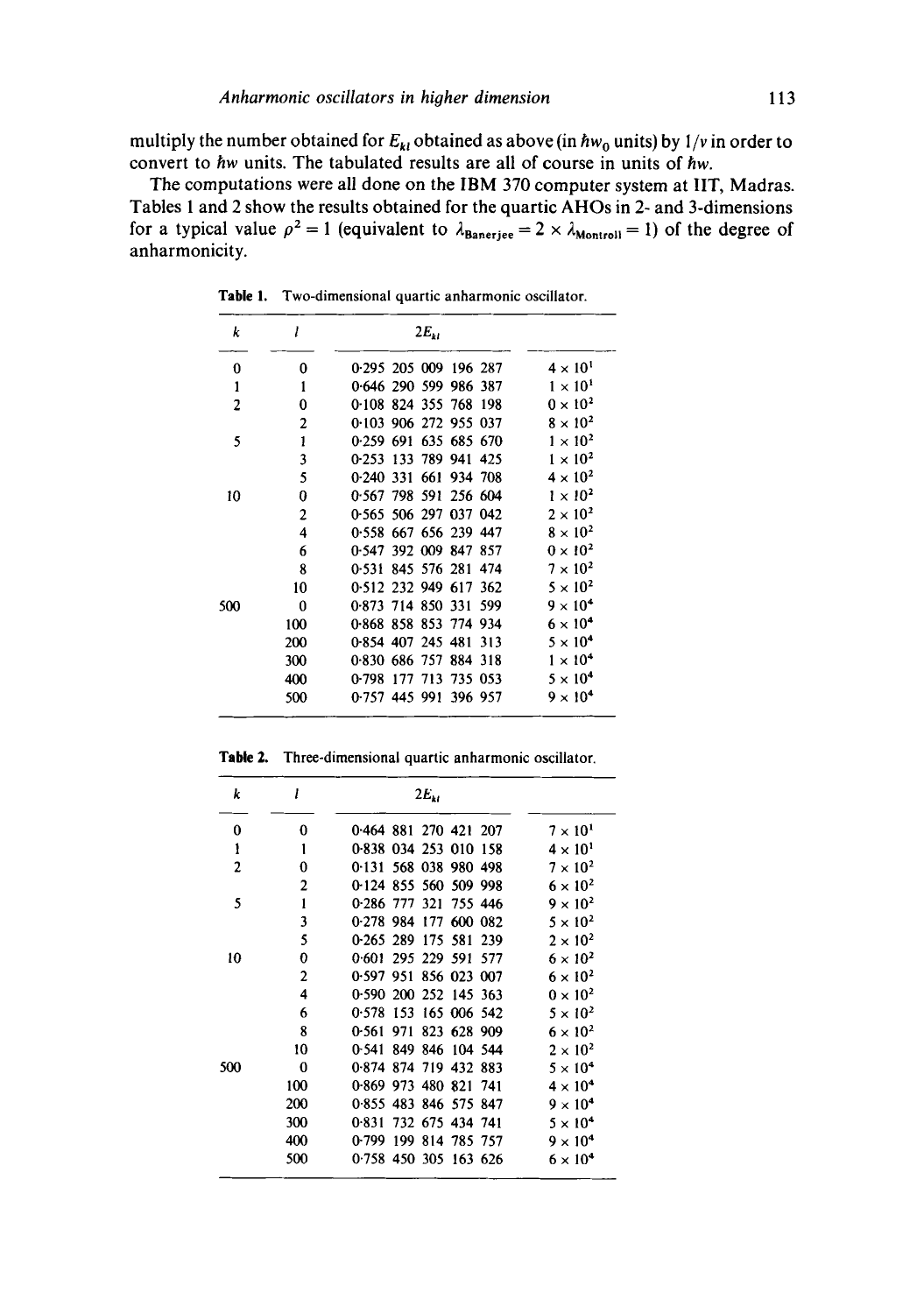|    | $d=1$     |                             |         |         |         |                         |       |     |       |                               |     | $d=3$   |         |                              |        |
|----|-----------|-----------------------------|---------|---------|---------|-------------------------|-------|-----|-------|-------------------------------|-----|---------|---------|------------------------------|--------|
| k  |           | $\langle x^2 \rangle_{\nu}$ |         |         |         | $\langle x^4 \rangle_k$ |       |     |       | $\langle r^2 \rangle_{\rm k}$ |     |         |         | $\langle r^4\rangle_{\bf k}$ |        |
| 0  | 0.305     | 813                         | 650 718 |         | 0.260   | 241                     | 446   | 698 | 0.801 | 250                           |     | 595 541 | $1-015$ | 437                          | 171 04 |
|    | 0.801     | 250                         |         | 595 541 | 1.015   | 437                     | 171   | 04  | 1.214 | 551                           | 385 | -74     | $1-983$ | 746                          | 586 20 |
| 4  | 1.750     | 939                         | 501 76  |         | 4.851   | 892                     | 810   | 93  | 2.014 | 067                           | 745 | -28     | 6.423   | 101                          | 986 89 |
| 5  | 2.014     | 067                         | 745 28  |         | 6.423   | 101                     | 986   | -89 | 2.280 | 362                           | 022 | 97      | 8.039   | 002                          | 709 87 |
| 8  | 2.721     | 984                         | 850 99  |         | 11.748  | 805                     | 460   | - 0 | 2.938 | 362                           | 108 | 80      | 13.696  | 095                          | 096 0  |
| 9  | 2.938     | 362                         | 108 80  |         | 13.696  | 095                     | 096 0 |     | 3.157 | 627                           | 830 | 13      | 15.671  | 952                          | 8789   |
| 49 | 9.013     | 375                         | 232 60  |         | 129.391 | 415                     | 659   |     | 9.137 | 001                           | 247 | 51      | 132.912 | 815                          | 791    |
| 50 | $9 - 135$ | 599                         | 169.    | -31     | 132.928 | 354                     | 982   |     | 9.257 | 019                           | 170 | 45      | 136.489 | 257                          | 660    |

**Table 3.** Diagonal moments  $(d = 1 \text{ and } 3)$ .

**Table 4.** Matrix elements  $(d = 1 \text{ and } 3)$ .

|         | $d=1$                                                                                |  |  |  |  |  |                           | $d=3$ |  |  |  |  |                                                           |  |  |  |
|---------|--------------------------------------------------------------------------------------|--|--|--|--|--|---------------------------|-------|--|--|--|--|-----------------------------------------------------------|--|--|--|
| (k, k') | $\langle k x k'\rangle$                                                              |  |  |  |  |  | $\langle k x^3 k'\rangle$ |       |  |  |  |  | $\langle k,0 r k',1\rangle$ $\langle k,0 r^3 k',1\rangle$ |  |  |  |
|         | $(0,1)$ -0.552 565 959 314 -0.456 180 404 562 -0.894 531 209 969 -1.109 701 170 41   |  |  |  |  |  |                           |       |  |  |  |  |                                                           |  |  |  |
|         | $(4.5)$ - 0.970 612 527 510 - 2.845 882 579 49 - 1.133 864 353 35 - 3.535 889 127 36 |  |  |  |  |  |                           |       |  |  |  |  |                                                           |  |  |  |
| (8, 9)  | $-1.189$ 039 213 30 $-5.257$ 173 256 06 $-1.305$ 501 445 01 $-5.960$ 803 769 52      |  |  |  |  |  |                           |       |  |  |  |  |                                                           |  |  |  |
|         | (49.50) 2.128 094 609 90 30.281 934 134 3 2.116 776 818 03 30.779 760 079 8          |  |  |  |  |  |                           |       |  |  |  |  |                                                           |  |  |  |

| k   |     | $2E_{\nu}$            |                   |
|-----|-----|-----------------------|-------------------|
| 0   | 0   | 0.312 193 547 424 642 | $6 \times 10^{1}$ |
|     |     | 0.714 992 860 143 855 | $0 \times 10^{1}$ |
| 3   |     | 0.191 867 174 220 680 | $8 \times 10^2$   |
|     | ٦   | 0.173 872 078 074 601 | $8 \times 10^2$   |
| 5   |     | 0.346 174 140 053 972 | $8 \times 10^{2}$ |
|     | 3   | 0.331 490 551 728 027 | $4 \times 10^2$   |
|     | 5   | 0.300 188 806 321 731 | $4 \times 10^{2}$ |
| 50  | 0   | 0.829 060 129 057 987 | $9 \times 10^3$   |
|     | 20  | 0.753 939 539 423 519 | $3 \times 10^3$   |
|     | 50  | 0.652 205 431 120 790 | $6 \times 10^3$   |
| 500 | 0   | 0.254 131 685 870 129 | $3 \times 10^5$   |
|     | 200 | 0.247 174 715 334 645 | $2 \times 10^5$   |
|     | 500 | 0-197 191 328 911 524 | $0 \times 10^5$   |

Table 5. **Two-dimensional sextic anharmonic oscillator.** 

# **4. Discussion**

**As indicated earlier, the method yields not only the eigenvalue but also the eigenvector of the given level. While computing the matrix elements of H, one has to take into account the fact that the matrix elements of x, for instance, connects states of different I**